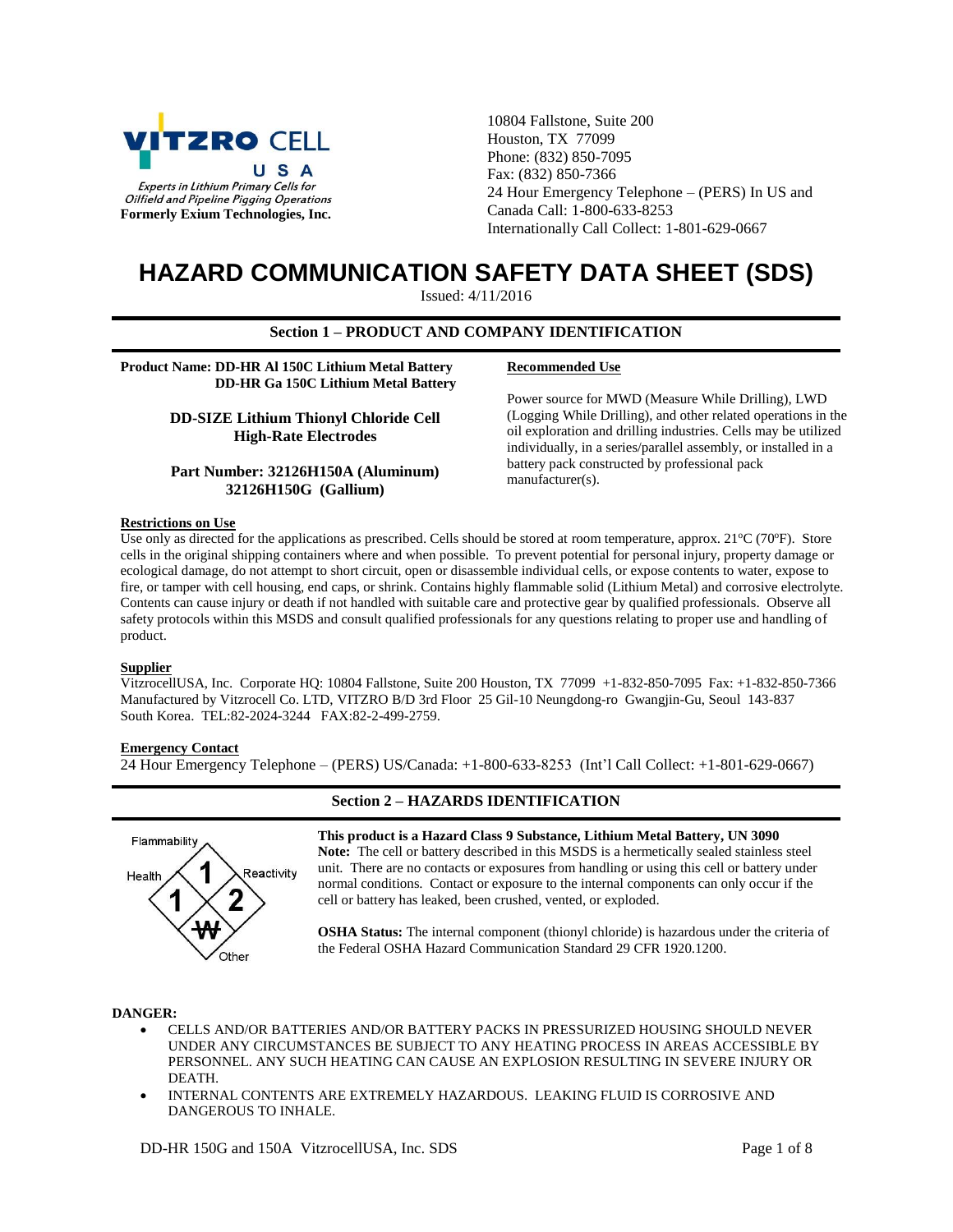- **BATTERIES ARE EXPLOSIVE AT HIGHER TEMPERATURES (ABOVE 180 °C / 365 °F), EXPOSED TO FIRE,** CHARGED, SHORT CIRCUITED, OR CRUSHED. WARNING: IT IS DANGEROUS TO APPLY EXTRERNAL HEAT SOURCES TO BATTERIES. EXPLOSION MAY RESULT IN SEVERE INJURY OR DEATH.
- DO NOT EXPOSE TO TEMPERATURES ABOVE TEMPERATURE RATING OF CELL (150  $^{\circ}$ C / 302  $^{\circ}$ F) AS SPECIFIED BY MANUFACTURER, DUE TO LEAK AND EXPLOSION HAZARD.DO NOT LET INTERNAL COMPONENTS ENTER MARINE ENVIRONMENTS. AVOID RELEASES INTO WATERWAYS, WASTEWATER OR GROUND WATER.
- DEPASSIVATION WARNING: Depassivate using resistance loading only. Battery may be placed in warm sunlight or in a warm room. Do not expose to any heat source other than ambient heat. Depassivation techniques can vary significantly with the user. Vitzrocell will work with each customer's unique situation on a case-by-case basis. Depassivation information may be obtained from VitzrocellUSA, Inc. (+1-508-824-0015).
- $\bullet$  DUE TO POTENTIAL UNRELIABILITY, IMPRECISION AND FAILURE POTENTIAL OF HEATING DEVICES, THE USE OF AN ADDED EXTERNAL HEAT SOURCE POSES A VERY REAL RISK OF PERSONAL INJURY OR DEATH TO PERSONS IN THE VICINITY OF A BATTERY BEING HEATED.
- IF CELL LEAKS OR VENTS: **Primary Routes of Entry:** Inhalation **Carcinogenicity:** Not listed by NTP, IARC, or regulated by OSHA. **Health Hazards: Acute –** Vapors are very irritating to skin, eyes, and mucous membranes. Inhalation of large quantities of thionyl chloride may result in pulmonary edema. **Chronic –** Overexposure can cause symptoms of non-fibrotic lung injury **Signs and Symptoms of Exposure:** Eye and mucous membrane irritation.

**Medical Conditions Generally Aggravated by Exposure:** Asthma, other respiratory disorders, skin allergies, and eczema.

## **Section 3 – COMPOSITION, INFORMATION ON INGREDIENTS**

| <b>Hazardous Components</b>               | Approx. $\frac{6}{6}$ | <b>Non-Hazardous Components</b> | <b>Approx.</b> % |
|-------------------------------------------|-----------------------|---------------------------------|------------------|
| Lithium                                   | $3 - 4.5\%$           | <b>Stainless Steel</b>          | 40-46%           |
| Thionyl Chloride                          | $30 - 45%$            | Nickel                          | $1-5%$           |
| Gallium Chloride (GaCl <sub>3</sub> ), or | $2 - 4%$              | Glass Separator                 | $1 - 3\%$        |
| Aluminum Chloride $(AlCl3)$               |                       |                                 |                  |
| Lithium Chloride                          | 1-2%                  | Carbon                          | $3-4.5%$         |
|                                           |                       | Other                           | $3 - 6\%$        |

| <b>Thionyl Chloride</b>       | <b>OSHA: None Established</b>                                                    |
|-------------------------------|----------------------------------------------------------------------------------|
| CAS# 7719-09-17               | $ACGIH: 1.0 ppm (5.0 mg/m3) ceiling$                                             |
| <b>Aluminum Chloride</b>      | <b>OSHA: None Established</b>                                                    |
| $CAS \# 7446-70-0$ or         | <b>ACGIH: None Established</b>                                                   |
| <b>Gallium (III) Chloride</b> | NIOSH / Vitzrocell Recommended based on AlCl <sub>3</sub> :                      |
| $CAS \# 13450-90-3$           | $2 \text{ mg/m}^3$ REL (8 h recommended exposure limit) for airborne exposure of |
|                               | dusts or fumes.                                                                  |
| Lithium                       | <b>OSHA: None Established</b>                                                    |
| $CAS \# 7439-93-2$            | <b>ACGIH: None Established</b>                                                   |
|                               |                                                                                  |
| <b>Lithium Chloride</b>       | <b>OSHA: None Established</b>                                                    |
| $CAS \# 7447 - 41 - 8$        | <b>ACGIH: None Established</b>                                                   |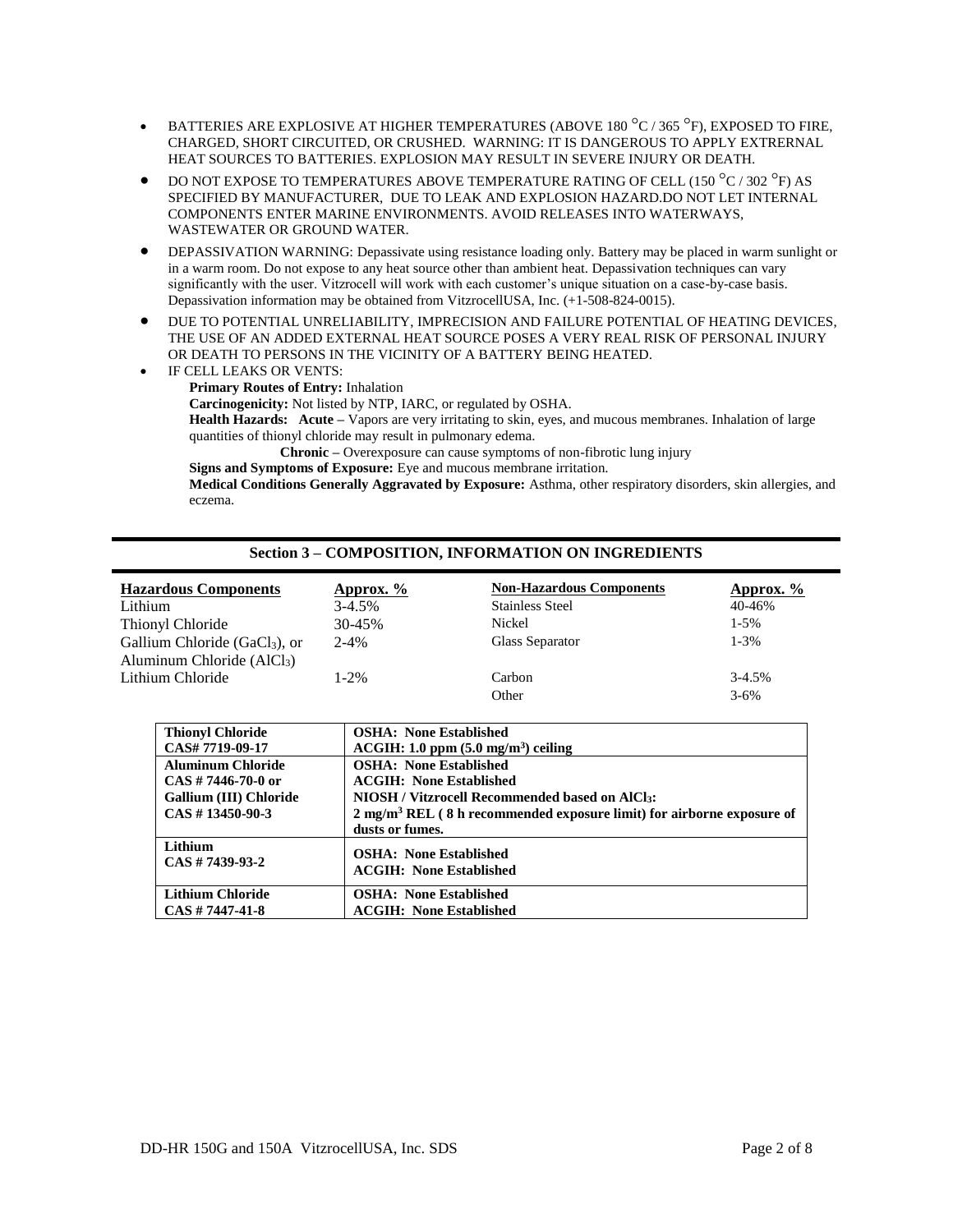## **Section 4 – FIRST AID MEASURES**

**Signs and Symptoms of Exposure:** Eye and mucous membrane irritation.

- **Medical Conditions Generally Aggravated by Exposure:** Asthma, other respiratory disorders, cough/throat irritation, skin allergies, and eczema.
- **Eye Contact:** Flush with running water for at least 15 minutes. Hold eyelids apart. Seek immediate medical attention. Contact results in acidic burns.
- **Skin Contact:** Rinse with large amounts of running water. Avoid hot water and rubbing skin. A baking soda paste applied to the contact will assist in neutralizing any acid present. If burns develop, seek medical attention. Contact results in acidic burns from decomposition products HCl and SO2.
- **Inhalation:** Remove to fresh air. If breathing is difficult, administer oxygen. If not breathing, give artificial respiration. Inhalation of large quantities of thionyl chloride may result in pulmonary edema.

**Ingestion:** Drink copious amounts of water (or milk if available). Do not induce vomiting. NEVER GIVE ANYTHING BY MOUTH TO AN UNCONSCIOUS PERSON. Immediately seek medical attention.

# **Section 5 – FIRE FIGHTING MEASURES**

#### **Danger - Do not use water. Burning lithium will react violently with water, causing a fireball and spreading burning lithium (apx. 1000 <sup>o</sup>C, 1832 <sup>o</sup>F) up to 75 feet in all directions.**

- **Extinguisher Media:** Cover with copper powder (Navy 125s), Lith-X powder, Class D fire extinguisher, Dry Sodium Chloride, Graphite Powder, Pyrene G-1.
- **Special Fire Fighting Procedures:** Cover with copper powder (Navy 125s), Lith-X powder, Class D fire extinguisher, dry lithium chloride, or graphite powder.
- **DO NOT USE:** Water, moist sand, CO2, Class ABC, soda ash extinguisher, or AFFF (Aqueous Film Forming Foam) extinguisher. Wear protective breathing apparatus; a positive pressure Self Contained Breathing Apparatus (SCBA), or Air Purifying Respirator (APR).

**Flash Point:** N/A **Auto-Ignition Temp:** N/A **Flammable Limits:** N/A

**Unusual Fire and Explosion Hazards:** Do not short circuit, recharge, over discharge (discharge below 0.0 Volts), puncture, crush or expose to temperatures above 150 °C, 302 °F. Cell may leak, vent, or explode. If a bright white flame is present, lithium content is exposed and on fire, use a Class D fire extinguisher, or media above. **Do not use water.**

## **Section 6 – ACCIDENTAL RELEASE MEASURES**

**Accidental Releases:** Do not breathe vapors or touch liquid with bare hands (see section 2). See section 8 for PPE (Personal Protective Equipment) necessary for cleaning or containing an accidental leak.

**Waste Disposal Methods:** Evacuate area. If possible, a trained person should attempt to stop or contain the leak by neutralizing spill with soda lime or baking soda. A NIOSH Approved Acid Gas Filter Mask or Self-Contained Breathing Apparatus should be worn. Seal leaking battery and soda lime or baking soda in a plastic bag and dispose of as hazardous waste.

- **Aquatic Toxicity:** Do not let internal components enter marine environments. Avoid releases into waterways, wastewater or groundwater.
- **Other:** Follow North American Emergency Response Guide (NAERG) #138 for cells involved in an accident, cells that have vented, or have exploded.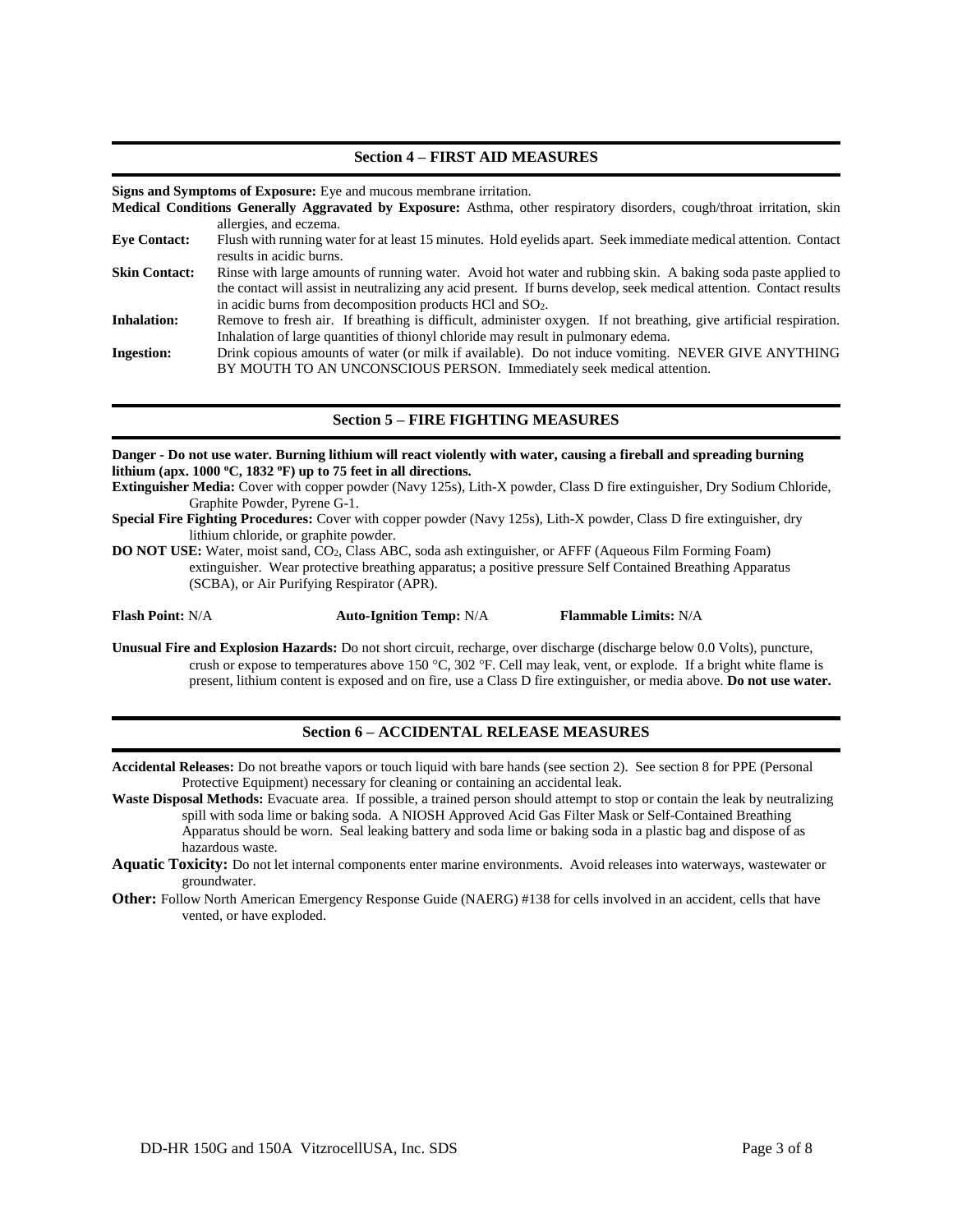# **Section 7 – HANDLING AND STORAGE**

**Storage:** Cells should be stored at room temperature, approx.  $21^{\circ}C(70^{\circ}F)$ . Store cells in the original shipping containers where and when possible.

- **Precautions:** Do not short circuit or expose to temperatures above **150C, 302 F**. Do not recharge, over discharge, puncture or crush.
- **Other Conditions:** Do not store cells in high humidity environments for long periods of time.
- **Handling**: The cells and batteries are electrical storage devices. To avoid short circuiting the cell (and activating fuse, if equipped), remove all metallic jewelry, watches, etc from hands or wear gloves. Only handle cells on nonconductive surfaces such as wood, plastic, etc. to avoid shorting the cell. Make sure cells are not exposed to temperatures above 150 °C, 302 °F from heat-shrink gun, solder iron, resistance welding, etc. Contact Vitzrocell for specific handling and use concerns or questions. Recommended cells remain in their provided packaging containers until ready for use/installation.

**Recycling/Disposal:** Should be conducted only by professionals trained in the handling, disposal, transport and recycling of this material.

# **Section 8 – EXPOSURE CONTROLS / PERSONAL PROTECTION**

## **When handling internal components:**

**Respiratory Protection:** NIOSH Approved Acid Gas Filter Mask, or Self-Contained Breathing Apparatus.

**Protective Gloves:** Outer Gloves Nitrile 15 mil (0.015 in), or thicker Inner gloves disposable nitrile. 15 mil PVC provides limited protection. Other glove materials will decompose quickly in contact with thionyl chloride

electrolyte and are not recommended.

**Eye Protection:** Chemical Worker Safety Glasses, lab goggles, or face shield.

**Ventilation To Be Used:** Negative pressure chemical fume hood.

**Other Protective Clothing & Equipment:** Protective Apron, Acid Resistant Protective Clothing, and face shield.

**Hygienic Work Practices:** Use good chemical hygiene practice. Do not eat or drink when handling contents. Avoid unnecessary contact.

# **Section 9 – PHYSICAL AND CHEMICAL PROPERTIES**

| <b>NOT Properties of the Cell</b> | <b>Properties of Internal Components</b>                                                                                |  |
|-----------------------------------|-------------------------------------------------------------------------------------------------------------------------|--|
| <b>Thionyl Chloride</b>           |                                                                                                                         |  |
| Appearance:                       | Thionyl Chloride – Colorless to pale yellow.                                                                            |  |
| <b>Physical State:</b>            | Liquid                                                                                                                  |  |
| <b>Odor/Odor Threshold:</b>       | Sharp, pungent chlorine and/or sulfur type odors.                                                                       |  |
| pH Level:                         | Inorganic liquid. No pH. When mixed with water, $pH < 1$                                                                |  |
| <b>Freezing/Melting Point:</b>    | Thionyl Chloride: -105 °C, 221 °F                                                                                       |  |
| <b>Boiling Point:</b>             | Thionyl Chloride: 77 °C, 170.6 °F                                                                                       |  |
| <b>Flash Point:</b>               | N/A                                                                                                                     |  |
| <b>Evaporation Rate:</b>          | N/A                                                                                                                     |  |
| <b>Flammability (Solid/Gas)</b>   | Not flammable                                                                                                           |  |
| <b>Vapor Pressure:</b>            | Thionyl Chloride: 92mm @ 20 °C, 68 °F                                                                                   |  |
| <b>Vapor Density:</b>             | Thionyl Chloride: 4.1                                                                                                   |  |
| <b>Relative Density:</b>          | $1.6310$ g/cm <sup>3</sup>                                                                                              |  |
| <b>Solubility in Water:</b>       | Thionyl Chloride: Decomposes violently on contact with water to produce HCl and SO <sub>2</sub> .                       |  |
| <b>Partition Coefficient:</b>     | 100% Aqueous                                                                                                            |  |
| <b>Auto-Ignition Temperature:</b> | NA.                                                                                                                     |  |
| <b>Decomposition Temperature:</b> | 140 °C, 284 °F                                                                                                          |  |
| <b>Specific Gravity:</b>          | Thionyl Chloride: 1.63                                                                                                  |  |
| <b>Water Reactive:</b>            | Thionyl Chloride hydrolyzes to form $SO2$ and HCl gasses and strongly acidic wastewater.                                |  |
| Lithium                           |                                                                                                                         |  |
| Appearance:                       | Lithium Metal – Soft silver – white metal. The metal turns yellow, brown, and then black<br>upon exposure to moist air. |  |
| <b>Physical State:</b>            | Solid                                                                                                                   |  |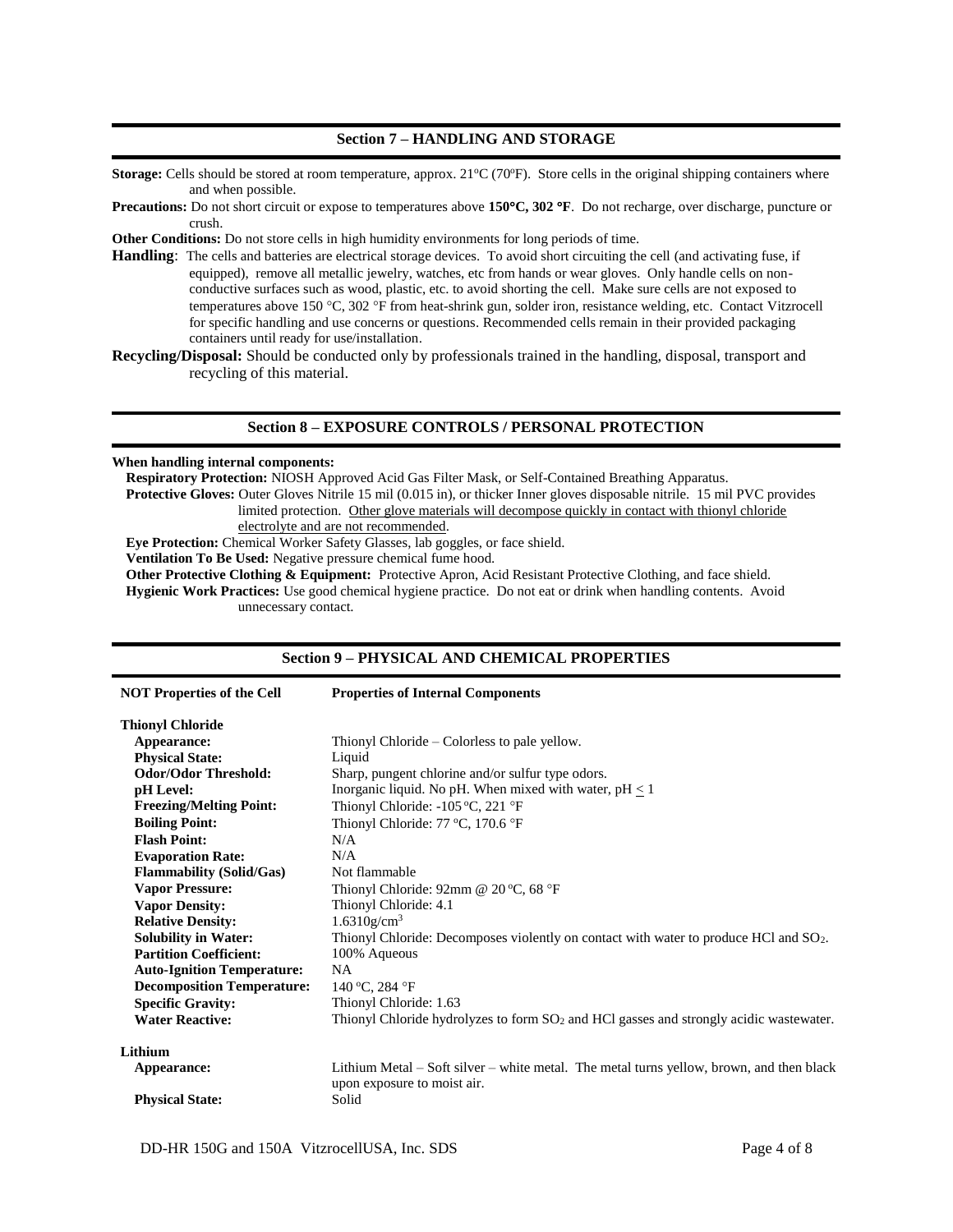| <b>Odor/Odor Threshold:</b>       | Lithium metal has no odor.                                                                 |
|-----------------------------------|--------------------------------------------------------------------------------------------|
| pH Level:                         | NA.                                                                                        |
| <b>Freezing/Melting Point:</b>    | Lithium Metal: $180.5 \text{ °C}$ or $365 \text{ °F}$                                      |
| <b>Boiling Point:</b>             | Lithium Metal: 1336 °C or 2437 °F. Auto Ignition in air varies based on conditions. Low of |
|                                   | 200 °C (392 °F) and High of 600 °C (1112 °F) have been reported.                           |
| <b>Flash Point:</b>               | NA                                                                                         |
| <b>Evaporation Rate:</b>          | NA.                                                                                        |
| <b>Flammability (Solid/Gas):</b>  | Solid                                                                                      |
| <b>Vapor Pressure:</b>            | Lithium Metal: NA at 25 $^{\circ}$ C or 77 $^{\circ}$ F                                    |
| <b>Vapor Density:</b>             | Lithium Metal: NA at $25^{\circ}$ C or $77^{\circ}$ F                                      |
| <b>Relative Density:</b>          | $0.534$ g/ml                                                                               |
| <b>Solubility in Water:</b>       | Lithium Metal: Decomposes violently on contact with water to produce flammable             |
|                                   | hydrogen gas. Lithium may also ignite as a result of water contact.                        |
| <b>Partition Coefficient:</b>     | 100% Aqueous & Basic Lithium Hydroxide (LiOH).                                             |
| <b>Auto-Ignition Temperature:</b> | 200 °C, 392 °F to 600 °C, 1112 °F                                                          |
| <b>Decomposition Temperature:</b> | NA.                                                                                        |
| <b>Specific Gravity:</b>          | Lithium Metal: $0.543$ g / mL                                                              |
| <b>Water Reactive:</b>            | Lithium Metal Reacts with water to form hydrogen gas, caustic Lithium Hydroxide, and       |
|                                   | basic wastewater.                                                                          |

# **Section 10 – STABILITY & REACTIVITY**

### **Stability:** Stable

Conditions to Avoid: Temperatures in excess of 150 °C, 302 °F. High humidity for extended periods. Do not expose inner materials to water, flame or excessive heat.

**Incompatibility:** N/A

**Hazardous Decomposition Products:** Sulfur Dioxide (g), Hydrogen Chloride (g).

**Hazardous Polymerization:** Will not occur.

**Other:** N/A

# **Section 11 – TOXICOLOGICAL INFORMATION**

| <b>Acute Toxicity:</b> |                         |
|------------------------|-------------------------|
|                        | <b>Thionyl Chloride</b> |

|                               | $LC_{50}$ (Inhalation):<br>$LD50$ :<br><b>Eve Effects:</b><br><b>Skin Effects:</b> | 1274 ppm (rat 1-hr) Lung Irritant<br>N/A<br>Corrosive Eye Irritant<br>Corrosive Skin Irritant |
|-------------------------------|------------------------------------------------------------------------------------|-----------------------------------------------------------------------------------------------|
| Aluminum (III)                |                                                                                    |                                                                                               |
| <b>Chloride</b>               | $LD50$ Oral:                                                                       | $380 \,\mathrm{mg}$ / kg (Rat)                                                                |
|                               | LD <sub>50</sub> Dermal:                                                           | $2 g/kg$ (Rabbit)                                                                             |
|                               | <b>Eve Effects:</b>                                                                | Corrosive                                                                                     |
|                               | <b>Other Effects:</b>                                                              | Corrosive                                                                                     |
| <b>Gallium (III) Chloride</b> | LCL <sub>0</sub> Inhalation:                                                       | $316$ mg / m <sup>3</sup> / 3 h (Rat)                                                         |
|                               | LD <sub>50</sub> Intravenous:                                                      | $47 \text{ mg} / \text{Kg}$ (Rat)                                                             |
|                               | <b>Eve Effects:</b>                                                                | Corrosive                                                                                     |
|                               | <b>Other Effects:</b>                                                              | Corrosive                                                                                     |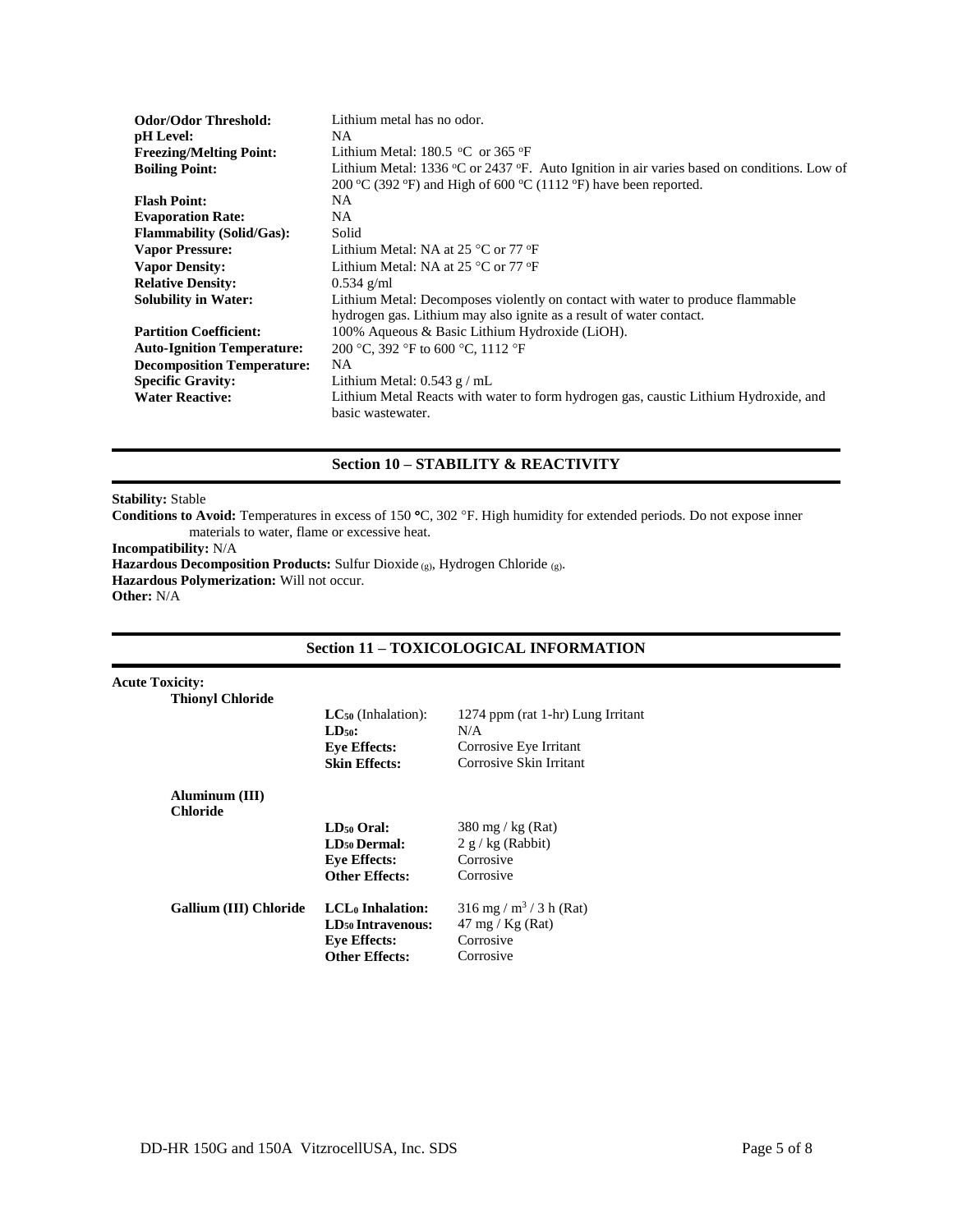# **Section 12 – ECOLOGICAL INFORMATION**

**Aquatic Toxicity:** Do not let internal components enter marine environments. Avoid releases into waterways, wastewater or groundwater. **Bioaccumulative potential**: None.

**Mobility in soil**: Unknown **Persistence and degradability:** Degrades to non-hazardous components.

# **Section 13 – DISPOSAL CONSIDERATIONS**

**Proper Shipping Name:** Waste Lithium Metal Batteries **UN Number:** 3090 **Hazard Classification: Class 9 (Misc.) Packing Group:** II **Labels Required:** MISCELLANEOUS Hazard Class 9, HAZARDOUS WASTE **Waste Disposal Code:** D003 **Waste Management:** Vitzrocell Cells may be managed as universal waste, confirm with your local, state, or provincial regulators. **Other:** All lithium thionyl chloride batteries should be disposed of by a certified hazardous waste disposal facility. Contact Vitzrocell USA for recommended disposal facilities.

# **Section 14 – TRANSPORT INFORMATION**

### **US DOT (per CFR 172.101) and IATA/ICAO**

**UN Testing Procedure**: UN Manual of Test and Criteria Chapter 38.3 Revision 4.0 – This product has been properly tested to ensure product is safe for all means of transport.

**Proper Shipping Name Per IATA:** Lithium Metal Batteries.

**UN Number:** UN 3090

Hazard Classification: Class 9 (Misc.) – See IATA 7.4.8 label specifications

**Packing Group:** II

**Packing Instructions:** IATA 968, 969, and 970 - To ensure safe transport, it is highly recommended all personnel involved with the packaging, marking, labeling and shipping of this material review these specific packaging procedures to reduce the possibility for an incident to occur while product is in transport. The repercussions of a Lithium Battery incident while in transport could be severe.

**Labels Required:** MISCELLANEOUS HAZARD CLASS 9 with tab to indicate proper shipping name and UN number (Lithium Metal Battery, UN 3090).

#### **Other Label Requirements:**

- CARGO AIRCRAFT ONLY This label is required if operator or state regulations specify quantity of material exceeds or is deemed unacceptable for transport via passenger aircraft
- Primary Lithium Batteries As required by the US DOT, an addition label using the design specifications listed in CFR 49 Part 173.185.b.5 must be applied to each shipping container to identify product as Primary Lithium Batteries.
- Caution Label As required by IATA regulations, a caution label MUST be applied to each package identifying the enclosed product (Lithium Batteries) and the special procedure to be followed in the event that the package is damaged

**Emergency Services:** All shipments of hazardous materials MUST include a 24/7 contact number for use in the event of an emergency.

#### **Hazardous Materials Transport Instructional Materials:**

- All personal who will package, label, mark and ship hazardous materials MUST be correctly trained with the below material in order to legally and safety transport hazardous materials.
- IATA Dangerous Goods Regulations Most recent edition available. This document will provide the clearest understanding of handling hazardous materials shipping procedures, and is a MUST if your company will transport hazardous material via AIR.
- USDOT CFR 49 Parts 100 185 covers all methods of hazardous material transport with the USA.
- Additional research may be required due to specific procedures required by individual operators (carriers) and states (Countries).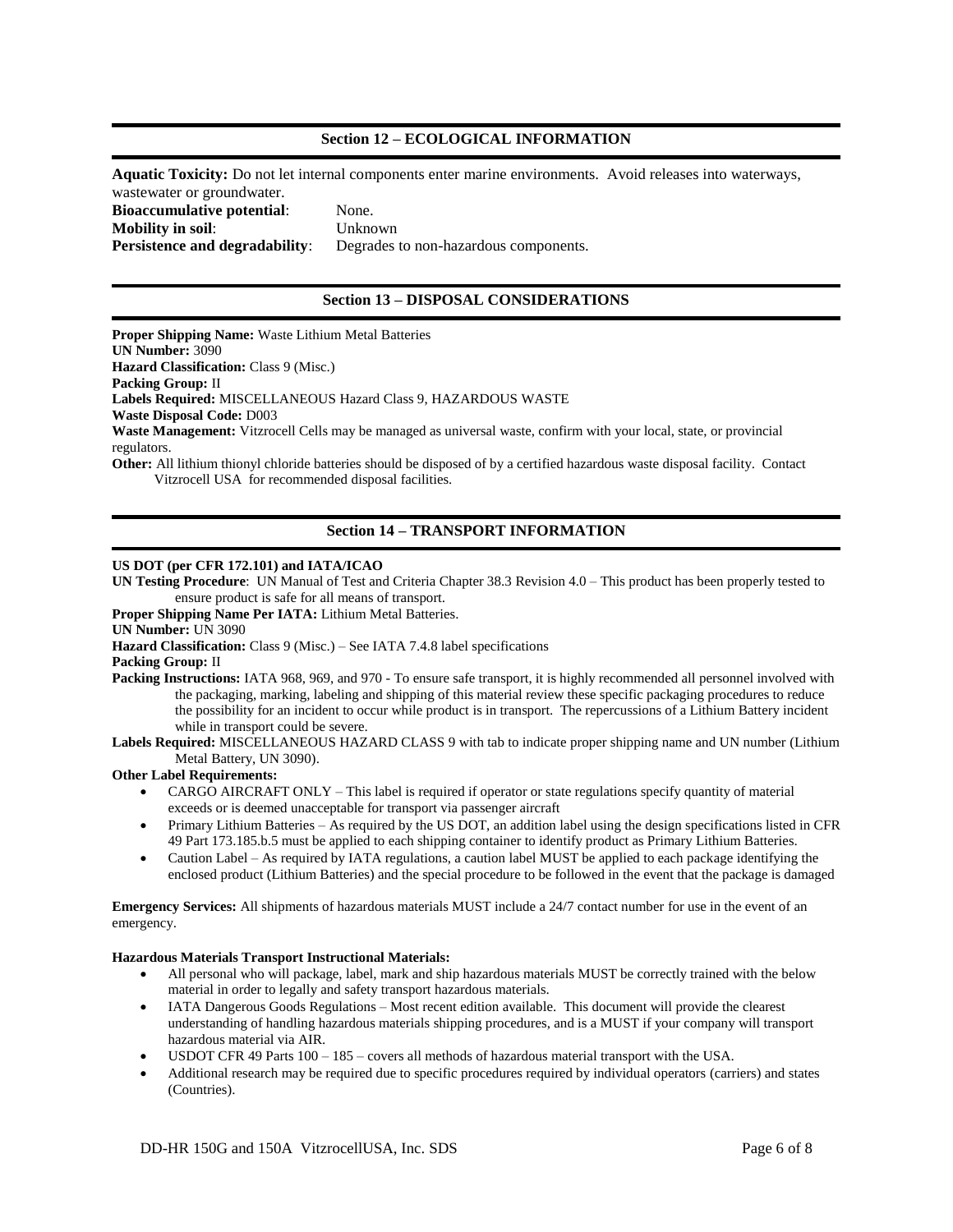# **Section 15 – REGULATORY INFORMATION**

**OSHA Status:** The internal component (thionyl chloride) is hazardous under the criteria of the Federal OSHA Hazard Communication Standard 29 CFR 1920.1200.

# **Section 16 – OTHER INFORMATION**

#### **Lithium Battery Safety**

With proper use and handling, lithium batteries have demonstrated an excellent safety record. The success and wide use of lithium batteries is partially due to the fact that they contain more energy per unit weight than conventional batteries. However, the same properties that result in a high energy density also contribute to potential hazards if the energy is released at a fastuncontrolled rate. In recognition of the high-energy content of lithium systems, safety has been incorporated into the design and manufacture of all Vitzrocell cells and batteries. However, abuse or mishandling of lithium batteries can result in hazardous conditions. The information provided here is intended to give users some guidelines to safe handling and use of lithium batteries.

#### **Battery Abuse**

In general, the conditions that cause damage to cells and batteries that jeopardize safety are: summarized on the label of each battery. These conditions include:

- Exposure to External Heat Sources
- Short Circuit
- Charging
- Forced Over discharge
- Excessive heating or incineration
- Crush, puncture or disassembly
- Very rough handling or high shock and vibration could also result in cell damage.

#### **Battery Handling and Inspection Guidelines**

The most frequent forms of cell abuse can easily be identified and controlled in the workplace. It is our experience that inadvertent short circuits are one of the largest single causes of field failures. Problems associated with shorting as well as other hazardous conditions can be greatly reduced by observing the following guidelines:

- Cover all metal work surfaces with an insulating material.
- The work area should be clean and free of sharp objects that could puncture the insulating sleeve on each battery.
- Never remove the shrink-wrap from a cell or battery pack.
- All persons handling cells should remove jewelry items such as rings, wristwatches, pendants, etc., that could come in contact with the battery terminals.
- If batteries are removed from their original packages for inspection, they should be neatly arranged to preclude shorting.
- Batteries should be transported in plastic trays set on pushcarts. This will reduce the chances of batteries being dropped on the floor, causing physical damage.
- All inspection tools (calipers, rulers, etc.) should be made from non-conductive materials, or covered with a nonconductive tape.
- Batteries should be inspected for physical damage. Batteries with dented cases or terminal caps should be inspected for electrolyte leakage. Electrolyte leaks typically have a sharp chlorine and/or sulfur odor, and leaking areas may form white/yellow crystals or solids. If any are noted, the battery should be disposed of in the proper manner.

#### **Battery Storage**

Batteries should be stored in their original containers. Store batteries in a well ventilated, cool, dry area. Store batteries in an isolated area, away from combustible materials. Never stack heavy objects on top of boxes containing lithium batteries to preclude crushing or puncturing the battery case.

#### **Handling During Product Assembly**

All personnel handling batteries should wear appropriate protective equipment such as safety glasses.

- Do not solder wires or tabs directly to the battery. Only solder to the leads welded to the cell by the manufacturer.
- Never touch a cell case directly with a hot soldering iron. Heat sinks should be used when soldering to the tabs, and contact with the solder tabs should be limited to a few seconds.